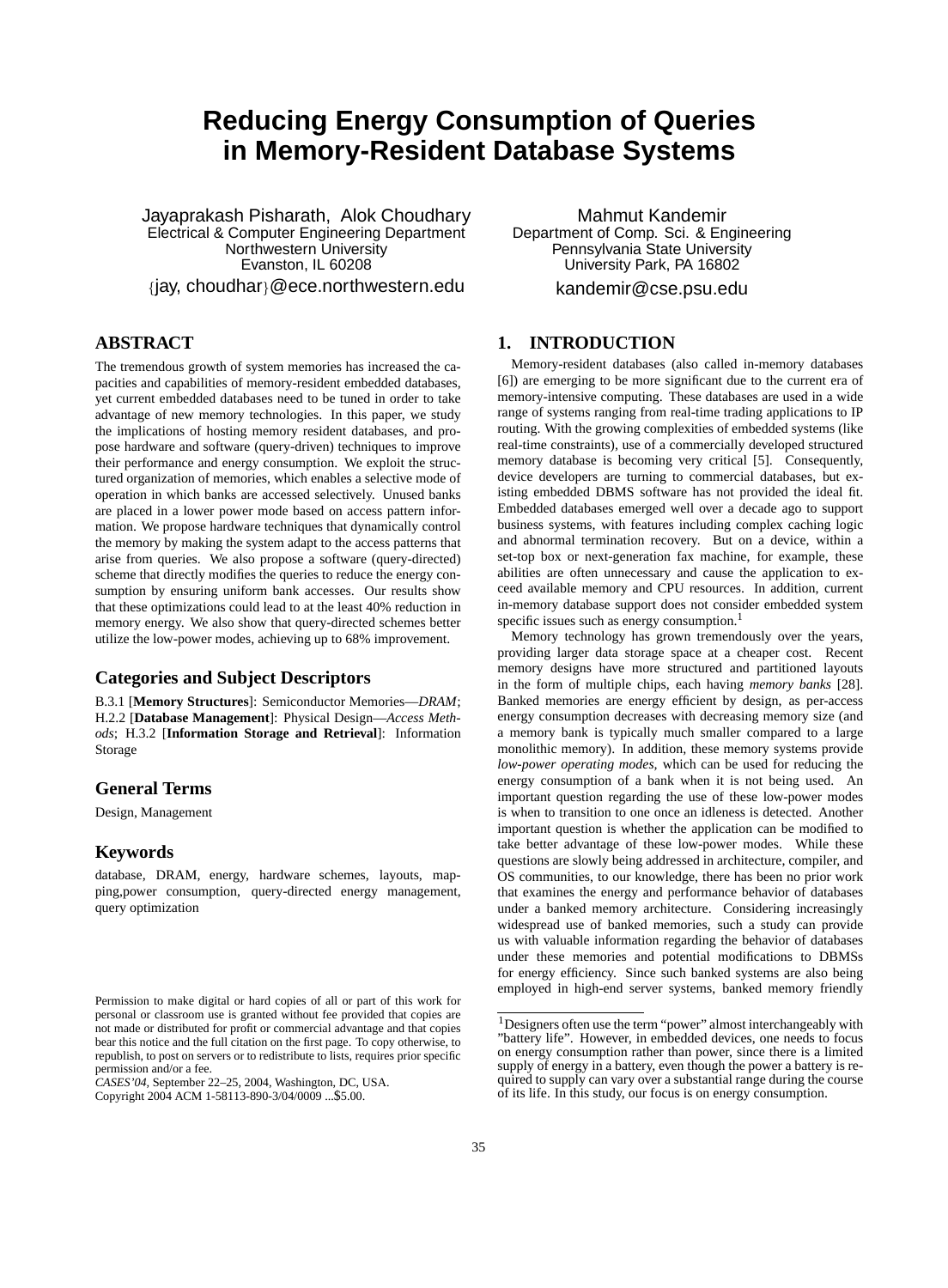database strategies can also be useful in high-end environments to help reduce energy consumption.

Our detailed energy characterization of a banked memory architecture that runs a memory-resident DBMS showed that nearly 59% of overall energy (excluding input/output devices) in a typical query execution is spent in the main memory, making this component an important target for optimization (see Figure 1). Moreover, for any system, memory power and energy consumption have become critical design parameters besides cost and performance. Based on these observations, this paper evaluates the potential energy benefits that memory-resident database queries can achieve by making use of banked memory architectures supported with lowpower operating modes. Since each memory bank is capable of operating independently, this opens up abundant avenues for energy and performance optimizations.

In this paper, we focus on a banked memory architecture and study potential energy benefits when database queries are executed. To see whether query execution can make use of available lowpower modes, we study both hardware and software techniques. The hardware techniques predict the idleness of memory banks and switch the inactive (idle) banks (during query execution) to low-power operating modes. We also present a query-based memory energy optimization strategy, wherein the query plan is augmented by explicit bank turn-off/on instructions that transition memory banks into appropriate operating modes during the course of execution based on the query access pattern. We experimentally evaluate all the proposed schemes and obtain their energy consumptions using an energy simulator. Our experiments using a set of queries suitable for handheld devices clearly indicate that both hardware-based and query-directed strategies save significant memory energy.

Apart from providing useful input for database designers, our results can also be used by hardware designers to tune the behavior of low-power modes so that they handle query access patterns better. Similar to the observation that creating a lightweight version of a disk-based database will not serve as a suitable in-memory database, our belief is that taking an in-memory database system and using it on a banked architecture without any modification may not generate the desired results. Therefore, the results presented in this work also shed light on how database design and memory architecture design interact with each other.

The remainder of this paper is organized as follows. Section 2 presents related work. Section 3 elaborates on the memory database that we built and also on the memory banking scheme that we employ for our experiments. Section 4 presents in detail the proposed hardware and query-directed energy optimization techniques. The results of our energy evaluation of these schemes are discussed in Section 5. Our experiments also account for the performance overhead incurred in supporting our schemes. Finally, Section 6 summarizes the results.

## **2. RELATED WORK**

In the past, memory has been redesigned, tuned or optimized to suit emerging fields. Need for customized memory structures and allocation strategies form the foundation for such studies. Copeland et al proposed SafeRAM [9], a modified DRAM model for safely supporting memory-resident databases alike disk-based systems, and for achieving good performance. In PicoDBMS [25], Pucheral et al present techniques for scaling down a database to a smart card. This work also investigates some of the constraints involved in mapping a database to an embedded system, especially memory constraints and the need for a structured data layout. Anciaux et al [3] explicitly model the lower bound of the memory



**Figure 1: Breakup of the energy consumption for various system components after executing typical queries on a memoryresident DBMS system. The results were obtained by executing the queries on a system that simulates an embedded device with StrongARM SA-1100 processor and RDRAM memory (detailed discussion of our simulation environment and experimental results can be found in Section 5.1).**

space that is needed for query execution. Their work focuses on light weight devices like personal organizers, sensor networks, and mobile computers. Boncz et al show how memory accesses form a major bottleneck during database accesses [7]. In their work, they also suggest a few remedies to alleviate the memory bottleneck. In [32].

An et al analyze the energy behavior of mobile devices when spatial access methods are used for retrieving memory-resident data [2]. They use a cycle accurate simulator to identify the pros and cons of various indexing schemes. In [1], Alonso et al investigate the possibility of increasing the effective battery life of mobile computers by selecting energy efficient query plans through the optimizer. Although the ultimate goal seems the same, their cost plan and the optimization criterion are entirely different from our scheme. Specifically, their emphasis is on a client-server model optimizing the network throughput and overall energy consumption. Gruenwald et al propose an energy-efficient transaction management system for real-time mobile databases in ad-hoc networks [15]. They consider an environment of mobile hosts. In [20], Madden et al propose TinyDB, an acquisitional query processor for sensor networks. They provide SQL-like extensions to sensor networks, and also propose acquisitional techniques that reduce the power consumption of these networks. It should be noted that the queries in such a mobile ad-hoc network or a sensor environment is different from those in a typical DBMS. This has been shown by Imielinksi et al in [17]. In our model, we base our techniques on a generic banked memory environment and support complex, memory-intensive typical database operations. There are more opportunities for energy optimizations in generic memory databases, which have not yet been studied completely. The approach proposed in this paper is different from prior energy-aware database related studies, as we focus on a banked memory architecture, and use low-power operating modes to save energy.

Gassner et al review some of the key query optimization techniques required by industrial-strength commercial query optimizers, using the DB2 family of relational database products as examples [14]. This paper provides insight into design of query cost plans and optimization using various approaches. In [21], Manegold studies the performance bottlenecks at the memory hierarchy level and proposes a detailed cost plan for memory-resident databases. Our cost plan and optimizer mimics the PostgreSQL model [11,13]. We chose it due to its simple cost models and open source availability.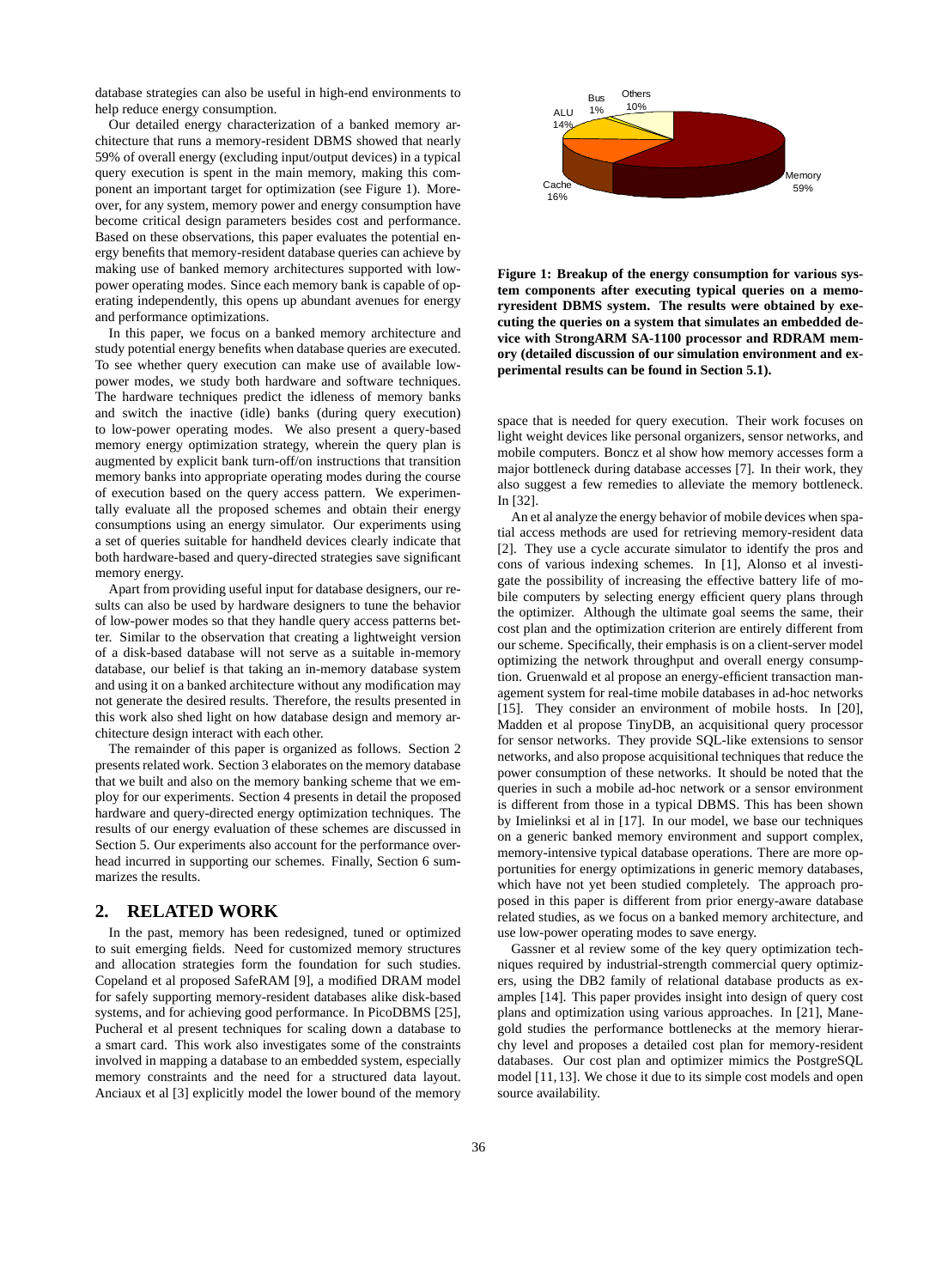

**Figure 2: DBMS architecture.**

Our work is unique in spite of the similarities that it has with a few previous work that addresses the control of memory operating modes [12, 19]. Even though the hardware techniques are similar at the basic operational level, it should be noted that our aim is to support a database environment, which is different from typical compiler and operating system tasks, and hence, such basic hardware techniques are not directly extendable. Also, to our knowledge, there is no prior work that address the high-level control of memory operating modes from a database. To be specific, we reorder queries for reducing energy consumption. The energy-aware table-to-bank mapping and the energy-aware optimization that we propose are unique contributions as well. Moreover, our database is completely memory-resident, with the presence of a banked memory environment that gives more freedom for optimizations that are not seen in typical database environments.

# **3. SYSTEM ARCHITECTURE**

#### **3.1 DBMS**

For our work, we modified the PostgreSQL DMBS to model a main-memory resident database system. The block diagram for our setup is shown in Figure 2. The core components are derived from PostgreSQL. The flow of our model is similar to PostgreSQL except that the database is memory resident. A query is parsed for syntax and then sent to the rewrite system. The rewrite system uses the system catalog to generate the query tree, which is then sent to the optimizer. The query optimizer derives the cost of the query in multiple ways using the query tree and issues the best suited plan to the query execution engine. We incorporate our software-based techniques at the optimizer stage of the DBMS. These optimizations are based on the cost that is derived for each of the query plans (the discussion pertaining to the modified cost model is deferred till Section 4). Based on the final query execution plan, the execution engine executes the query by using the database. The database is entirely memory resident and the memory is organized in a banked format (elaborated in the following section). The executor recursively iterates the query plan and uses a per-tuple based strategy (pipelined execution, and not bulk processing) to project the output results. The proposed hardware optimizations are at the computer architecture level of the system. Since the base DBMS model is similar to PostgreSQL, we do not elaborate each component in detail ( [23] provides an elaborate discussion). Instead, we highlight our contributions, and modifications to DBMS (shown in blue in Figure 2) in the following sections. Overall, our strategies require modification to the query optimizer, memory hardware, and system software components.

### **3.2 Memory Model**

We use a memory system that contains a memory array organized as banks (rows) and modules (columns), as is shown pictorially in Figure 3 for a  $4 \times 4$  memory module array. Such banked



**Figure 3: Banked memory architecture.**

systems are already being used in high-end server systems [28] as well as low-end embedded systems [29]. However, the system that we consider is generic, and the proposed optimizations will apply to most bank-organized memory systems. For instance, systems specified in [10,24] provide multiple ways of organizing banks and also the DRAM devices itself. Our proposed optimizations can be extended to such systems as well.

Accessing a word of data would require activating the corresponding modules of the shown architecture. Such an organization allows one to put the unused banks into a low-power operating mode. To keep the issue tractable, this paper bases the experimental results on a sequential database environment and does not consider a multiprocessing environment (like transaction processing which requires highly complex properties to be satisfied). We assume in our experiments that there is just one module in a bank; hence, in the rest of our discussion, we use the terms "bank" and "module" interchangeably.

### **3.3 Operating Modes**

We assume the existence of five operating modes for a memory module: *active, standby, nap, power-down,* and *disabled*<sup>2</sup> . Each mode is characterized by its *energy consumption* and the time that it takes to transition back to the active mode (termed *resynchronization time* or *resynchronization cost*). Typically, the lower the energy consumption, the higher the resynchronization time [28]. These modes are characterized by varying degrees of the module components being active. The details of the power modes are discussed below:

• *Active:* In this mode, the module is always ready to perform a read or write operation. As the memory unit is ready to service any read or write request, the resynchronization time for this mode is the least (zero units), and the energy consumption is the highest.

• *Standby:* In this mode, a few DRAM components are disabled resulting in significant reduction in energy consumption compared to the active mode. The resynchronization time for this mode is typically one or two memory cycles. Some state-of-the-art RDRAM memories already exploit this mode by automatically transitioning into the standby mode at the end of a memory transaction [28].

• *Nap:* This mode can typically consume two orders of magnitude less energy than the active mode, with the resynchronization time being higher by an order of magnitude than the standby mode.

• *Power-Down:* This mode provides another order of magnitude saving in energy. However, the resynchronization time is also significantly higher (typically thousands of cycles).

• *Disabled:* If the content of a module is no longer needed, it is possible to completely disable it (saving even refresh energy). There is no energy consumption in this mode, but the data is lost.

When a module in standby, nap, or power-down mode is re-

<sup>&</sup>lt;sup>2</sup>Current DRAMs [28] support up to six energy modes of operation with a few of them supporting only two modes. One may choose to vary the number of modes based on the target memory.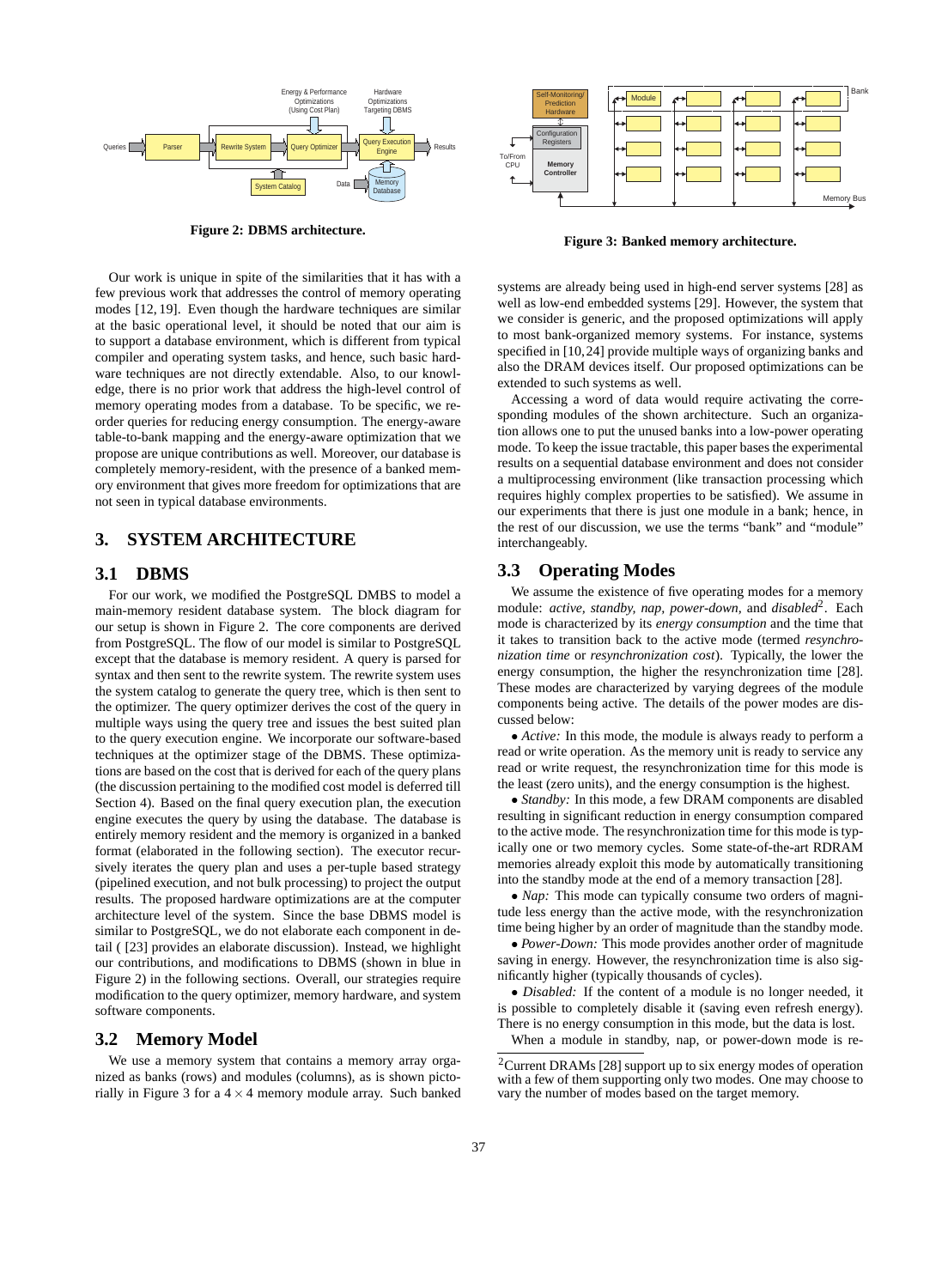

**Figure 4: Available operating modes and their resynchronization costs.**

quested to perform a memory transaction, it first goes to the active mode, and then performs the requested transaction. Figure 4 shows possible transitions between these modes (the dynamic energy  $3$  consumed in a cycle is given for each node) in our model. The resynchronization times in cycles (based on a cycle time of 3.3ns) are shown along the arrows (we assume a negligible cost  $\varepsilon$ for transitioning to a lower power mode). Note that this model is flexible enough to take in different values for energy consumption and resynchronization costs, and the default values used in our experiments are the ones given in Figure 4.

While one could employ all possible transitions given in this figure (and maybe more), our query-directed approach only utilizes the transitions shown by solid arrows. The runtime (hardwarebased) approaches, on the other hand, can exploit two additional transitions: from standby to nap, and from nap to power-down. The energy values shown in this figure have been obtained from the measured current values associated with memory modules documented in memory data sheets (for a 2.5V, 3.3ns cycle time, 8MB modules) [28]. The resynchronization times have also been obtained from the same data sheets.

#### **3.4 System Support for Power Mode Setting**

Typically, several of the memory modules (that are shown in Figure 3) are controlled by a memory controller which interfaces with the memory bus. The interface is not only for latching the data and addresses, but is also used to control the configuration and operation of the individual modules as well as their operating modes. For example, the operating mode setting could be done by programming a specific control register in each memory module (as in RDRAM [28]). Next is the issue of how the memory controller can be told to transition the operating modes of the individual modules. This is explored in two ways in this paper: *hardware-directed approach* and *software-directed* (*query-directed*) *approach.*

In the hardware-directed approach, there is a Self-Monitoring and Prediction Hardware block (as shown in Figure 3), which monitors all ongoing memory transactions. It contains some prediction hardware to estimate the time until the next access to a memory bank and circuitry to ask the memory controller to initiate mode transitions (limited amount of such self-monitored power down is already present in current memory controllers, for example: Intel 82443BX and Intel 820 Chip Sets). The specific hardware depends on the prediction mechanism that is employed, and will be discussed later in the paper.

In the query-directed approach, the DBMS explicitly requests the memory controller to issue the control signals for a specific module's mode transitions. We assume the availability of a set of configuration registers in the memory controller (see Figure 3) that are mapped into the address space of the CPU (similar to the registers in the memory controller in [18]). Programming these registers using one or more CPU instructions (stores) would result in the desired power mode setting. This brings up the issue of which CPU activity needs to issue such instructions. The memory control registers could potentially be mapped into the user address space directly, making it possible for the user application/DBMS to directly initiate the transitions. However, there are a couple of drawbacks with this approach. The first one is that powering down modules that are shared with other applications brings up the data protection issue. The other problem could be that a given program does not have much knowledge of the memory activity of other programs, and will thus not be able to accommodate more global optimizations. With two or more applications sharing a memory module, the operating system may be a better judge of determining the operating (power) modes. So, the other option is to make the issuance of these instructions a privilege of the operating system, with the DBMS availing of this service via a system call. However, since the focus of this paper is to explore the potential benefits of memory module energy optimizations from the perspective of queries, we focus on a single program environment, and assume that the registers are directly mapped into user space (thus, they can be controlled by the DBMS).

Regardless of which strategy is used, the main objective of employing such strategies is to reduce the energy consumption of a query when some memory banks are idle during the query's execution. That is, a typical query only accesses a small set of tables, which corresponds to a small number of banks. The remaining memory banks can be placed into a low-power operating mode to save memory energy. However, it is also important to select the low-power mode to use carefully (when a bank idleness is detected), as switching to a wrong mode either incurs significant performance penalties (due to large resynchronization costs) or prevents us from obtaining maximum potential energy benefits.

Note that energy optimization is our context can be performed from two angles. Suitable use of low-power operating modes can reduce energy consumption of a given query execution. Also, the query plan can be changed (if it is possible to do so) to further increase energy benefits. In this work, we explore both these aspects.

## **4. POWER MANAGEMENT SCHEMES**

In such a banked architecture, the memory can be managed through either of the following two approaches: (1) a runtime approach wherein the hardware is in full control of operating mode transitions; and (2) a query-directed scheme wherein explicit bank turn-on/off instructions are inserted in the query execution plan to invoke mode transitions. One also has the option of using both the approaches simultaneously.

#### **4.1 Hardware-Directed Schemes**

We explore two hardware-directed approaches that allow the memory system to automatically transition the idle modules to an energy conserving state. The problem then is to detect/predict bank idleness and transition idle banks into appropriate low-power modes.

#### *4.1.1 Static Standby Scheme*

The first approach is a per-access optimization. Most of the recent DRAMs allow the chips to be put to standby mode immediately after each reference [28]. After a read/write access, the memory module that gets accessed can be placed into the standby mode in the following cycle. Such schemes are already available in most

<sup>3</sup>We exclusively concentrate on dynamic power consumption that arises due to bit switching, and do not consider the static (leakage) power consumption [26] in this paper.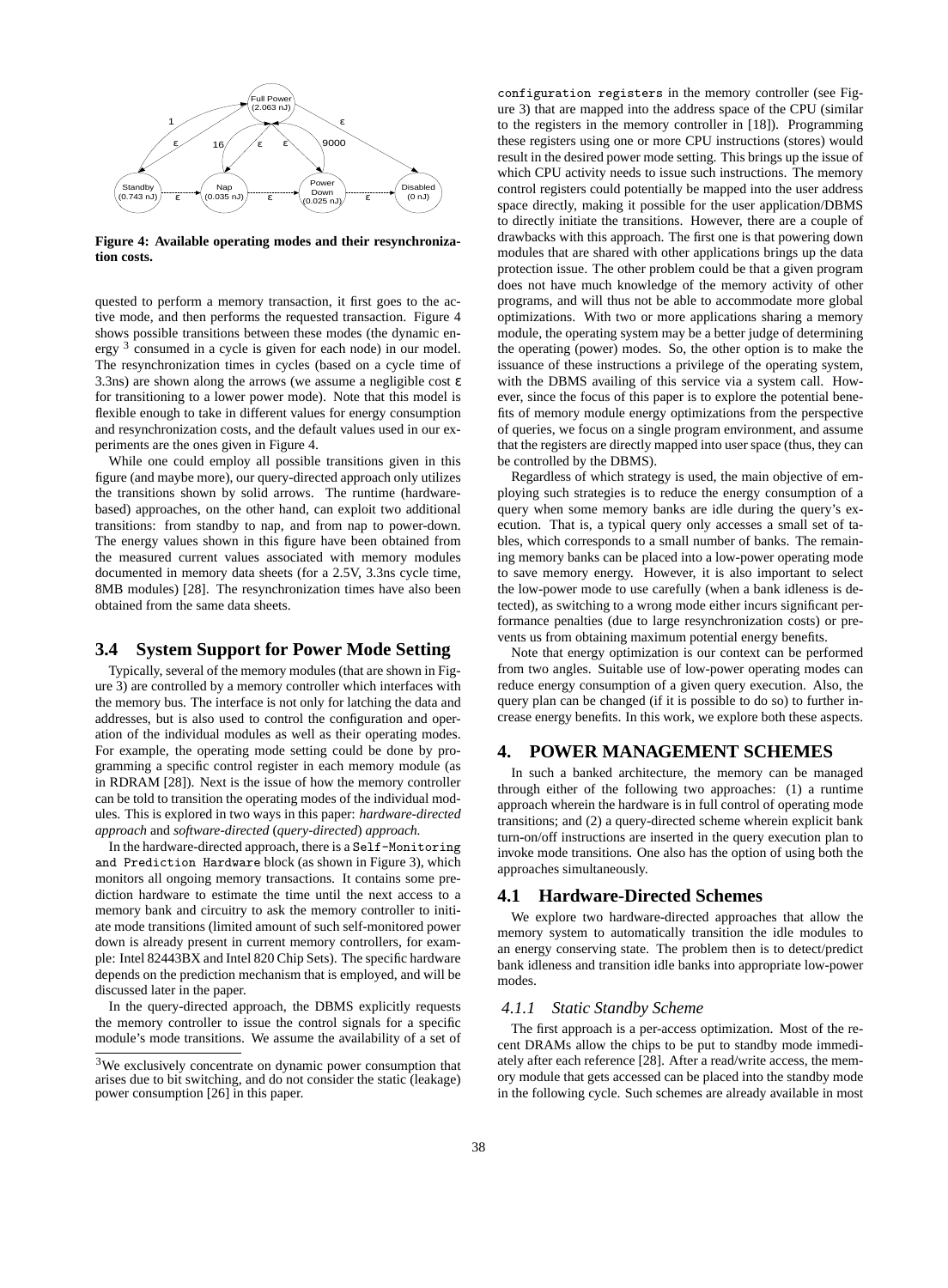

**Figure 5: Dynamic threshold scheme.**

DRAM systems, and are usually exploited by applications during page placement. We refer to this scheme as the static standby mode in the rest of our discussion. Note that, while this scheme is not very difficult to implement, it may lead to frequent resynchronizations, which can be very harmful as far as execution cycles are concerned. The rest of the schemes that we propose aim to minimize the expensive resynchronization costs that are seen in such static schemes.

#### *4.1.2 Dynamic Threshold Scheme*

Our second hardware-guided approach is based on runtime dynamics of the memory subsystem. The rationale behind this approach is that if a memory module has not been accessed in a while, then it is not likely to be needed in the near future (that is, interaccess times are predicted to be long). A threshold is used to determine the idleness of a module after which it is transitioned to a low-power mode. More specifically, we propose a scheme where each memory module is put into a low-power state with its idle cycles as the threshold for transition.

The schematic of our dynamic threshold scheme is depicted in Figure 5. After *idlestndby* cycles of idleness, the corresponding module is put in the standby mode. Subsequently, if the module is not referenced for another *idlenap* cycles, it is transitioned to the nap mode. Finally, if the module is not referenced for a further *idledown* cycles, it is placed into the power-down mode. Whenever the module is referenced, it is brought back into the active mode incurring the corresponding resynchronization costs (based on what low-power mode it was in). It should be noted that even if a single bank experiences a resynchronization cost, the other banks will also incur the corresponding delay (to ensure correct execution). Implementing the dynamic mechanism requires a set of counters (one for each bank) that are decremented at each cycle, and set to a threshold value whenever they expire or the module is accessed. A zero detector for a counter initiates the memory controller to transmit the instructions for mode transition to the memory modules. Another alternative to this dynamic scheme would be one based on the adaptive threshold wherein each module adaptively learns the threshold for transition. Our analysis revealed that the hardware implementation costs of such a scheme would be extremely high. Consequently, we do not consider such complex implementations in this paper.

#### **4.2 Software-Directed Scheme**

It is to be noted that a hardware-directed scheme works well independent of the DBMS and the query optimizer used. This is because the idleness predictors are attached to the memory banks and monitor idleness from the perspective of banks. In contrast, a query-directed scheme gives the task of enforcing mode transitions to the query. This is possible because the query optimizer, once it generates the execution plan, has a complete information about the query access patterns (i.e., which tables will be accessed and in what order, etc). Consequently, if the optimizer also knows the *table-to-bank mappings,* it can have a very good idea about the bank access patterns. Then, using this information, it can proactively transition memory banks to different modes. In this section, we elaborate on each step in the particular query-directed approach that we implemented, which includes customized bank allocation, query analysis, and insertion of bank turn-on/off instructions.

#### *4.2.1 Bank Allocation*

In the case of software-directed scheme, the table allocation is handled by the DBMS. Specifically, the DBMS allocates the newlycreated tables to the banks, and keeps track of the table-to-bank mappings. When a "create table" operation is issued, the DBMS first checks for free space. If there is sufficient free space available in a single bank, the table is allocated from that bank. If a bank is not able to accommodate the entire table, the table is split across multiple banks. Also, while creating a new table, the DBMS tries to reuse the already occupied banks to the highest extent possible; that is, it does not activate a new bank unless it is necessary (note that the unactivated (unused) banks  $-$  i.e., the banks that do not hold any data – can remain in the disabled mode throughout the execution). However, it also tries not to split tables excessively. In more detail, when it considers an already occupied bank for a new table allocation, the table boundaries are checked first using the available space in that bank. If a bank is more than two-thirds full with the table data, the rest of the bank is padded with empty bits and the new table is created using pages from a new bank. Otherwise, the table is created beginning in the same bank. Irrespective of whether the table is created on a new bank or not, the DBMS creates a new table-to-bank mapping entry after each table creation.

In hardware-directed schemes, we avoid these complexities involved in bank allocation as we assume that there is absolutely no software control. Consequently, in the hardware-directed schemes, we use the *sequential first touch placement policy*. This policy allocates new pages sequentially in a single bank until it gets completely filled, before moving on to the next bank. Also, the tableto-bank mapping is not stored within the DBMS since the mode control mechanism is handled by the hardware.

#### *4.2.2 Estimating Idleness and Selecting the Appropriate Low-Power Mode*

It should be emphasized that the main objective of our querydirected scheme is to identify bank idleness. As explained above, in order to achieve this, it needs table-to-bank mapping. However, this is not sufficient as it also needs to know when each table will be accessed and how long an access will take (i.e., the query access pattern). To estimate this, we need to estimate the duration of accesses to each table, which means estimating the time taken by the database operations. Fortunately, the current DBMSs already maintain such estimates for query optimization purposes [11, 14, 27, 30, 31]. More specifically, given a query, the optimizer looks at the query access pattern using the generated query plan. The inter-access times are calculated using the query plan. A query plan elucidates the operations within a query and also the order in which these operations access the various tables in the database. Even in current databases, the query plan generator estimates access costs using query plans [11]. We use the same access cost estimation methodology. These access costs are measured in terms of page (block) fetches. In our memory-resident database case, a page is basically the block that is brought from memory to the cache. For instance, the cost of sequential scan is defined as follows (taken from [11]):

 $Cost_{seq\_scan} = N_{blocks} + CPU * N_{tuples}$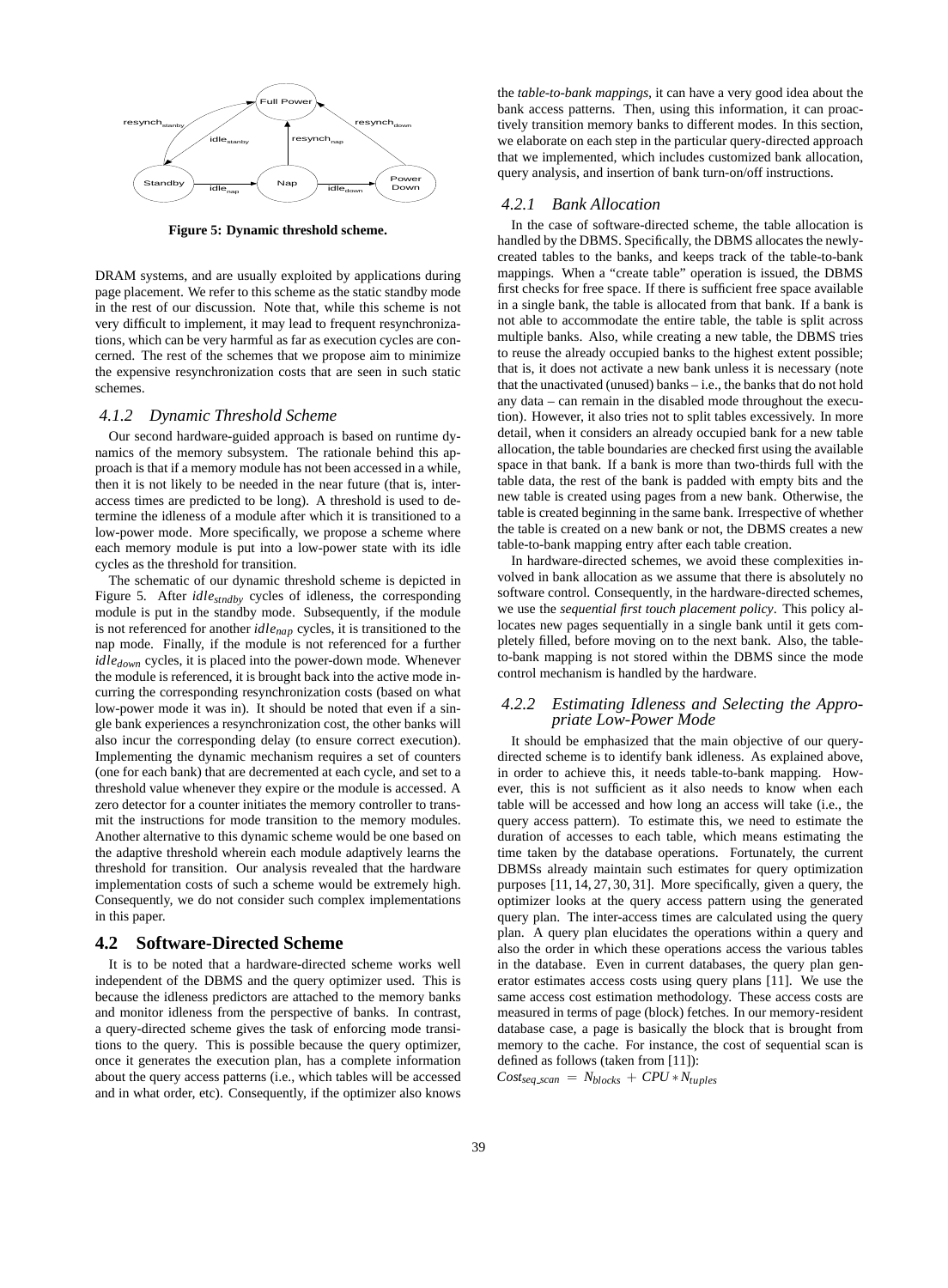Here, *Nblocks* is the number of data blocks retrieved, *Ntuples* is the number of output tuples, and *CPU* is the fudge factor that adjusts the system tuple-read speed with the actual memory hierarchy data-retrieval speed. Usually, optimizers use the above cost metric to choose between multiple query plan options before issuing a query. Thus, when a cost is attached to each page (block) read/write operation, an estimate of the access time is obtained as follows:

 $Cost_{block_fetch} = T$  *cycles*  $Cost_{seq\_scan} = N_{blocks} * T + CPU * N_{tuples} * \frac{block}{tuples} * T$ 

In these expressions, *T* is the delay in cycles to fetch a block from the memory. Thus, our cost plan is projected in terms of access cycles. We extend this to other database operations like JOIN and AGGREGATE based on the cost models defined in [11, 13].

Given a query, we break down each operation within the plan (including sub-plans) and estimate the access cost (in cycles) for each primitive operation. Our objective in estimating the per-operation time in cycles is to eventually identify the inter-access times of operations in the query (and hence, to put the banks that hold unused tables to low-power modes). There are table accesses associated with each operation, and bank inter-access times depend on the table inter-access times. A query has information of the tables that it accesses. Thus, knowing the inter-access time for each operation leads to the inter-access times for each table as well. A table is mapped to certain banks, and the table-to-bank mapping is available in the query optimizer.

Consequently, if the table inter-access time is *T*, and the resynchronization time is  $T_p$  (assuming less than  $T$ ), then the optimizer can transition the associated modules into a low-power mode (with a unit time energy of  $E_p$ ) for the initial  $T - T_p$  period (which would consume a total  $[\dot{T} - T_p]E_p$  energy), activate the module to bring it back to the active mode at the end of this period following which the module will resynchronize before it is accessed again (consuming  $T_pE_a$  energy during the transition assuming that  $E_a$  is the unit time energy for active mode as well as during the transition period). As a result, the total energy consumption with this transitioning is  $[T - T_p]E_p + T_pE_a$  *without any resynchronization overheads*, while the consumption would have been  $TE_a$  if there had been no transitioning (note that this calculation considers only the idle period). The DBMS optimizer evaluates all possible choices (low-power modes) based on corresponding per cycle energy costs and resynchronization times, and table inter-access time to pick up the best choice. Note that the DBMS can select different low power modes for different idle periods of the same module depending on the duration of each idle period. Specifically, we use the most energy saving low-power mode without increasing the original query execution time (i.e., when the original idleness is over, the bank should be up in the active mode).

#### *4.2.3 Inserting Bank-On/Off Instructions*

The last part of the software-directed scheme is to insert explicit (operating) mode transitioning instructions in the query execution plan. For this, we introduce markers (place holders) which are interpreted at the low-level (interpreted later by our memory controller, which actually sets the corresponding low-power modes). This is done so that the query execution engine can issue the query without much performance overhead, and with the same transparency.

As an example, consider the following. Let tables A and B each have 1000 records, each record being 64 bytes. Consider the query plan depicted in Figure 6(i), taken from PostgreSQL. The query plan reads from bottom to top (P2 follows P1). A scan of table



**Figure 6: Example application of the query-directed scheme. (i) The original execution plan. (b) The augmented execution plan.**

A is done first, followed by a scan of table B. The result of these operations are then used by an aggregate operation. Another (independent) scan operation on table A follows the aggregate operation. The per step access costs are also shown. From the generated query plan, it is evident that table A is not accessed between point P1 and point P2. Once the results are extracted after the scan at point P1, the banks that hold table A can be put to a low-power mode, and the banks that hold table B can be activated for data extraction. This is illustrated in Figure 6(ii) using place-markers for tables A and B. Banks holding Table A are reactivated at point P2 (banks of Table B remain off).

# **5. EXPERIMENTAL EVALUATION OF HARDWARE-DIRECTED AND QUERY-DIRECTED SCHEMES**

In this section, we study the potential energy benefits of our hardware and software-directed schemes. We first explain the experimental setup that we used in our simulations. Then, the set of queries that we used to study our schemes is introduced. After that, we present energy consumption results. While we discuss the energy benefits of using our schemes, we also elaborate the overheads associated with supporting each of our schemes.

#### **5.1 Setup**

#### *5.1.1 Simulation Environment*

As mentioned before, the query-directed schemes are implemented in the query optimizer of the memory database model elaborated in Section 3.1. We interface this DBMS to an enhanced version of the SimpleScalar/Arm simulator [4] to form a complete database system. The intermediate interface (invoked by DBMS) provides a set of operating system calls (on Linux kernel 2.4.25), which in turn invokes the SimpleScalar simulator. The SimpleScalar simulator models a modern microprocessor with a five-stage pipeline: fetch, decode, issue, write-back, and commit. We implemented our hardware techniques within the framework of the sim-outorder tool from the SimpleScalar suite, extended with the ARM-ISA support [4]. Specifically, we modeled a processor architecture similar to that of Intel StrongARM SA-1100. The modeled architecture has a 16KB direct-mapped instruction cache and a 8KB direct-mapped data cache (each of 32 byte-length). We also model a 32-entry full associative TLB with a 30-cycle miss latency. The off-chip bus is 32 bit-wide. For estimating the power consumption (and hence, the energy consumption), we use the Wattch simulator from Princeton University [8].

Our banked memory model is based on [12, 19]. We use values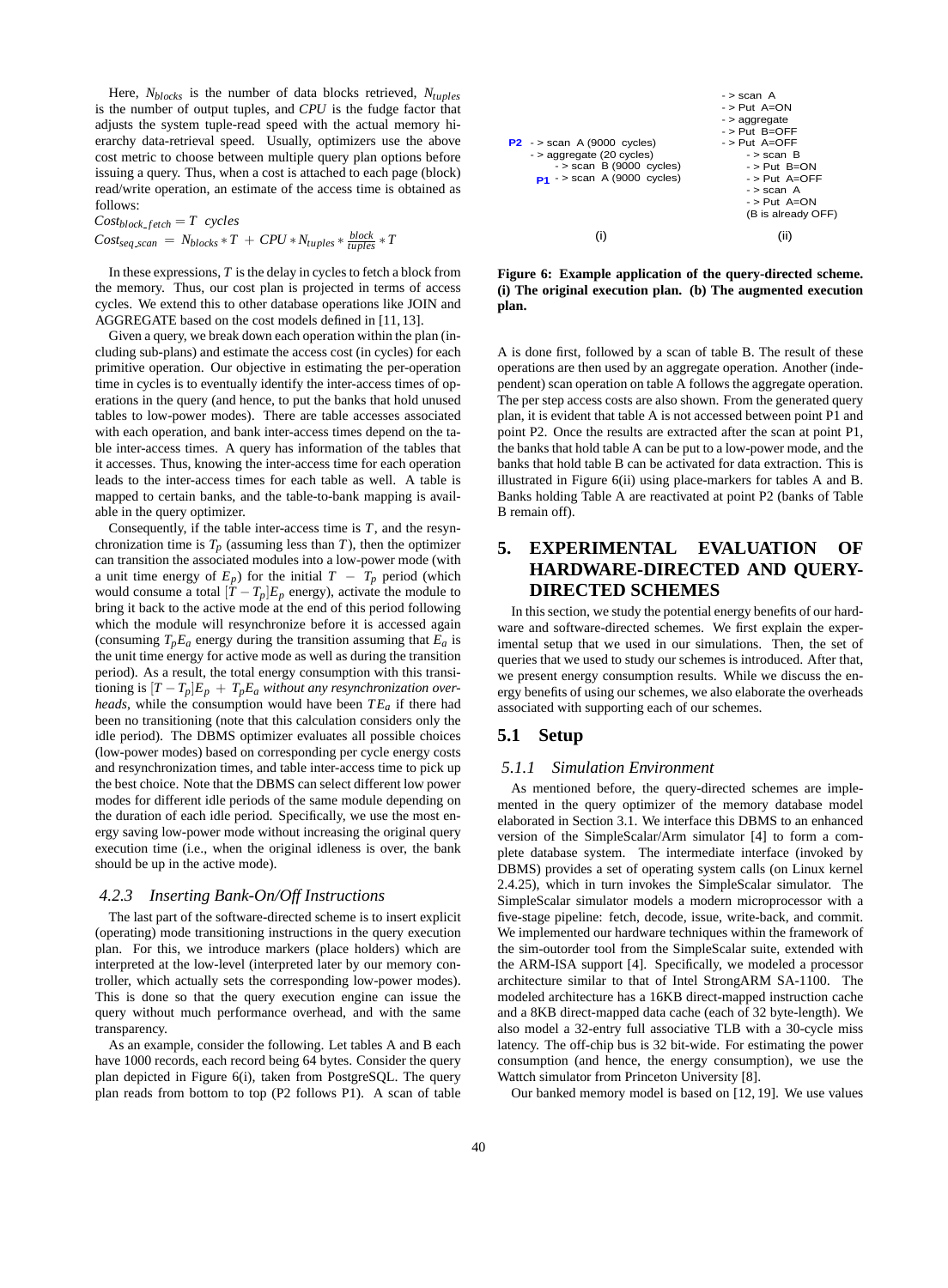**Table 1: The two classes of queries considered for our experiments.**

| Source                                               | <b>Query</b>   | <b>Description</b>                               | <b>Tables</b>                                                                                            | Fields (# characters)                                                                                                   |
|------------------------------------------------------|----------------|--------------------------------------------------|----------------------------------------------------------------------------------------------------------|-------------------------------------------------------------------------------------------------------------------------|
| <b>Oueries</b><br>targeting<br>a simple<br>organizer | P <sub>1</sub> | Simple name and address lookup                   | ADDRESSBOOK populated with 1.3<br>million entries, 50% subset of FRIENDS<br>and 25% subset of COLLEAGUES | a_name = $25$<br>a_address $= 40$<br>$\text{a\_city} = 25$<br>a office phone $= 15$                                     |
|                                                      | P <sub>2</sub> | Lookup in directory of friends                   |                                                                                                          |                                                                                                                         |
|                                                      | P <sub>3</sub> | Lookup in directory of colleagues<br>and friends |                                                                                                          | a home phone $= 15$<br>a_mobile phone $= 15$<br>$a$ <sub>e</sub> $mail = 45$<br>$a$ web = 150<br>a_specialnotes $= 150$ |

from Figure 4 for modeling the delay (transition cycles) in activation and resynchronization of various power-states. Our simulations account for all performance and energy overheads incurred by our schemes. In particular, the energy numbers we present include the energy spent in maintaining the idleness predictors (in the hardware-directed scheme) and the energy spent in maintaining the table-to-bank mappings (in the query-directed scheme), and in fetching and executing the bank turn-on/off instructions (in the query-directed scheme). The predictors were implemented using decrementing counters (equal to the number of banks) and zero detector based on the discussion in Section 4.1. The predictors are synchronized with the system cycles to maintain consistency of operation, and to minimize the overheads. The query optimizer maintains the table-bank mappings, which is modeled as an array list for instant access. The bank turn-on/off instructions are executed by setting hardware registers, and hence, these instructions are modeled as register operations using the existing instruction set architecture. We present two important statistics in our experimental results. *Energy consumption* corresponds to the energy consumed in the memory system (including the above mentioned overheads). We also present statistics about the *performance overhead* (i.e., *increase in execution cycles*) for each of our schemes. This overhead includes the cycles spent in resynchronization (penalty cycles are modeled based on values in Figure 4) as well as the cycles spent (in the CPU datapath) in fetching and executing the turn-on/off instructions (in the query-directed scheme).

#### *5.1.2 Queries*

Memory-resident databases run queries that are different from the typical database queries as seen in typical DBMS. The set of queries that we consider are representative of applications that execute on handheld devices. The typical operations that are performed on an organizer were imitated on our setup (we name the queries P1, P2, P3). The first query involves a simple address lookup using a 'NAME' as input. The SQL for query P1 is shown in Figure 7. Recent organizers [16,22] provide an ordered view of the underlying addressbook database. For instance, organizers provide the creation of folders. A "friends" folder can be a collection of personnel with a tag set as "friend" in the addressbook. We defined folder as a restrained/customized view of the same database (address book). Intuitively, query P2 strives to do a lookup of friends living in a particular city. A person interested in visiting a city can run this query before he/she leaves for that place. The "friends" view and hence the query P2 is defined in Figure 8. Query P3 combines views (folders). For this we defined a new folder called "colleagues". P3 aims to find friends and/or colleagues whose names start with an a, living in a particular CITY. The "friends" view is similar to P2. Figure 9 presents the "colleagues" view and the query P3. The intermediate tables and results during query execution are also stored in the memory.

#### *5.1.3 Default Parameters*

For our experiments, we populate the organizer database with 1.3 million records based on parameters specified in Table 1.

For dynamic threshold scheme, we use 10, 100 and 10,000 cycles as *idlestndby*, *idlenap*, and *idledown*, respectively. For all schemes, the banks are in power-down mode before their first access. On/Off instructions are inserted based on the inter-access times of table. We use the same cycles as in *idlestndby*, *idlenap*, and *idledown* for inserting instructions. As an example, consider the inter-access (T) of a table as 25 cycles, which lies between 10 (*idlestndby*) and 100 (*idlenap*) cycles. We insert an On/Off instruction at the beginning of T to put a table to standby mode for 24 cycles, taking into consideration the resynchronization period of 1 cycle as well. Similar technique is applied for inter-access times that fall in between other power modes.

A single page transfer time is needed for access cost calculation in software-directed scheme. We derive this by executing the benchmark queries on the SimpleScalar simulator (with the SA-1100 model) and by studying the cycle times for transferring a data block from memory to the cache. For all experiments, the default configuration is the 512MB RDRAM memory with 8MB banks. The core benchmark characteristics pertaining to the database and memory are shown in Table 2. These characteristics were derived after running the benchmarks without incorporating any of our proposed optimizations (with the default optimizations of Postgres, default parameters of Simple Scalar, and default bank sizes). The instructions executed (in million) indicate the total number of instructions retired in the system. The number of memory reference

```
SELECT
    a_name,
    a_ address,
    a_city,
    a_office_phone,
    a_home_phone,
    a_mobile_phone,
    a_email,
    a_web,
    a_specialnotes
FROM
    addressbook
WHERE
    a_name = [NAME];
```
**Figure 7: SQL for query P1**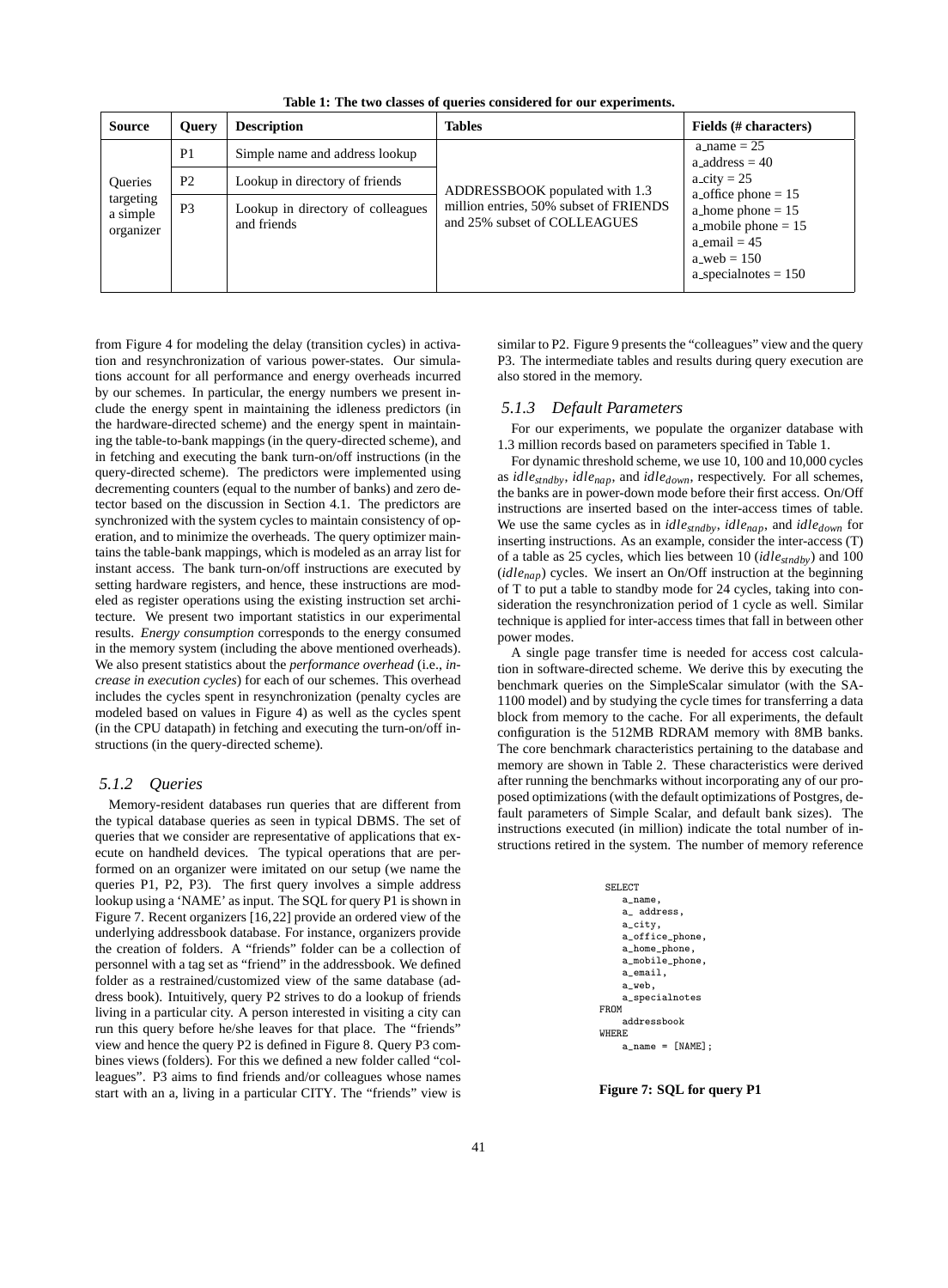| Benchmark      |           |                     | Instructions Executed   # of Loads and Stores   Average Bank Idle Times   Total DB Size |        |
|----------------|-----------|---------------------|-----------------------------------------------------------------------------------------|--------|
|                | (million) | (memory references) | (ms)                                                                                    |        |
| P <sub>1</sub> | 1.796     | 503403              | 1.7                                                                                     |        |
| P <sub>2</sub> | 1.845     | 614528              | 3.4                                                                                     | 637 MB |
| P <sub>3</sub> | 1.895     | 727017              | 3.74                                                                                    |        |

**Table 2: Benchmark characteristics**

```
CREATE VIEW friends AS
   SELECT
      a_name,
      a_address,
      a city.
      a_home_phone.
      a mobile phone
  FROM
      addressbook
  WHERE
      a_tag = [FRIEND]
  GROUP BY
      a_name;
P2:
  SELECT
      a_address,
      a home phone
      a_mobile_phone
 FROM
```

```
friends
WHERE
    a_city = [CITY]
GROUP BY
    a_name;
```
**Figure 8: SQL for query P2**

```
CREATE VIEW colleagues AS
    SELECT
        a_name,
        a_address,
        a_city,
        a_office_phone,
        a_mobile phone,
        a_email
    FROM
        addressbook
    WHERE
        a_tag = [COLLEAGUE]
    GROUP BY
        a_name;
P3:
   SELECT
        a_address,
        a_home_phone,
        a_office_phone,
        a_mobile phone,
        a_email
   FROM
        friends, colleagues
   WHERE
        a_city = [CITY]
   GROUP BY
        a_name = [a*]:
```
**Figure 9: SQL for query P3**

are based on the total number of loads and stores issued to the system exclusively from the queries. The average bank idle times indicate the total time the memory bank remains unused throughout query execution (approximately 35%). This clearly indicates that there is ample amount of energy that is wasted in the system, and there is room for optimizations. In the following section, we incorporate our hardware and software techniques, and then study the energy implications of those schemes on this default setup. We also present the performance overheads and study the sensitivity of our schemes to various system parameters.

## **5.2 Query Energy Evaluation**

Figure 10 shows the *normalized* memory energy consumption for our hardware-directed schemes. While presenting our results, we normalize all values with respect to the base case, which is the version with *no* query optimizations. "Static Standby" in Figure 10 indicates the static standby scheme. We see that, by simply putting the modules to standby mode after each access, this scheme is able to achieve a 37% reduction reduction on the average. These results also depend on the number of tables manipulated by queries. If multiple tables are scattered across various banks, there is a potential of placing more memory banks into low-power modes. In the case of handheld queries, there is just one table scattered across multiple banks, which makes putting modules to a low-power mode more difficult as modules are tightly connected, as far as query access patterns are concerned. We also observe from Figure 10 that the dynamic threshold scheme further extends these improvements through its ability to put a bank into any of the possible low-power modes. On an average, there is a 43% energy improvement in handheld queries.

Figure 10 also shows the normalized energy behavior of our query-directed scheme (denoted On/Off Instr). It is evident that this scheme outperforms the best hardware-directed scheme (by an average of 10%) in saving the memory energy consumption. This is because of two main reasons. First, when a bank idleness is estimated, the query-directed scheme has a very good idea about its length (duration). Therefore, it has a potential of choosing the most appropriate low-power mode for a given idleness. Second, based on its idleness estimate, it can also preactivate the bank. This eliminates the time and energy that would otherwise have spent in resynchronization. Consequently, the average memory energy consumption of the query-directed scheme is just 44% of the unoptimized version (i.e., an additional 13% improvement over the hardware schemes). The last bar (marked as "History-Based") in Figure 10 will be discussed later in the paper.

#### **5.3 Bank Idleness Analysis**

To better understand the energy behavior of memory banks, we identified the most widely-used low-power mode. That is, we found the mode in which a bank spends most of its time. For this, we profiled the per-cycle energy behavior of each benchmark. Considering the total execution cycles, we found that on an average a given application spends only 66% of its time in active mode in the memory. For the rest of the 44% of the total cycles, the memory re-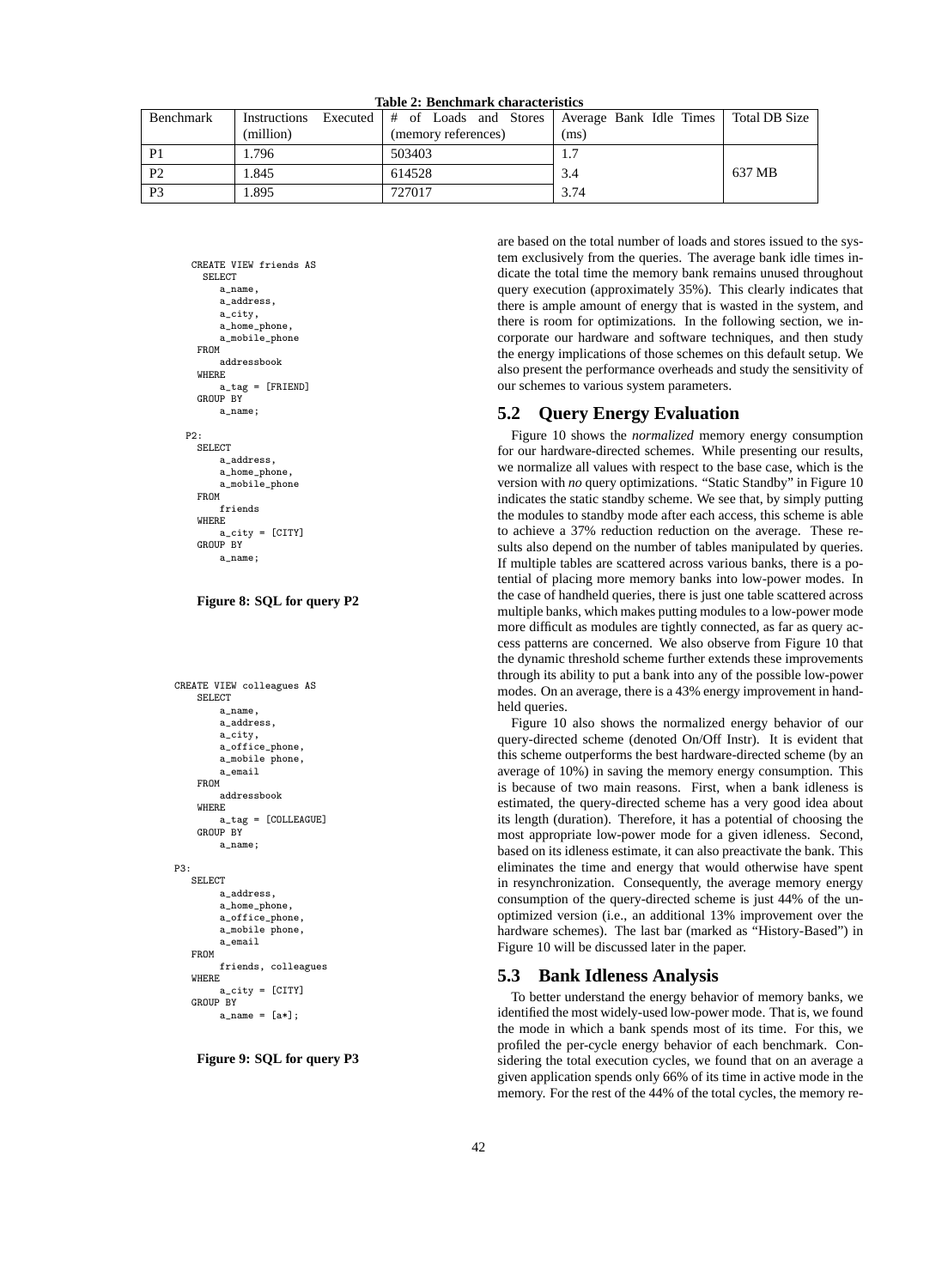

**Figure 10: Energy consumption of hardware and softwaredirected modes. The values shown are normalized to the version with no energy optimizations.**



**Figure 11: Utilization of various operating modes during query execution. Modules are active most of the time. Power-down is the most frequently-used mode. The threshold of transition is 10, 100, 10000 cycles for standby, nap and power-down respectively.**

mains idle. This is illustrated in Figure 11 for the hardware-directed scheme with 10, 100, 1000 cycles as thresholds for transition to the standby, nap and power-down modes, respectively. An interesting note is that the power-down mode is the most widely-used low-power mode, and nap is the least frequently used. This proves that when an application goes to the nap mode, it is more likely to continue on to the power-down mode. This also explains why the static standby mode fails to exhibit good energy behavior as compared to the dynamic threshold scheme (which is able to utilize the most preferred low-power mode). In this case, it is seen that the nap mode is insignificant in contributing towards energy savings. Thus, power-down contributes the maximum benefits, and is also the most sought low-power mode of applications.

## **5.4 Performance Overhead Analysis**

Our techniques are very effective in reducing the memory energy consumption. As mentioned earlier, transitions from the low-power modes to the active mode come with an overhead of resynchronization (in terms of both performance and energy). The energy values reported in previous section take into consideration the extra energy needed to activate the modules as well. In this part, we quantify the basic performance overheads that are faced in supporting our schemes.

Figure 12 shows the performance overheads for both the hardware and software-directed schemes. The static standby scheme has the maximum overhead, which is expected. This is especially the case when queries generate frequent memory accesses. The memory is brought down to the standby mode after each access,



**Figure 12: The performance overhead involved in supporting our schemes. There is an average overhead of 11.9%, 10.6%, and 2.5% for standby, dynamic and on/off schemes, respectively, over the unoptimized version.**

and is resynchronized in another access that follows immediately. As a result, the performance worsens as bad as 13% for the static standby case. Note that a 13% overhead does not mean that there is 13% memory accesses in the program. This overhead includes the total resynchronization cycles incurred while supporting the static standby scheme. It is possible that a bank is accessed in successive cycles, in which case the banks are not turned off to low-power modes (which implies there could be more memory references than the percentage of overheads). For the dynamic threshold scheme, the performance overhead is slightly better since the banks are not blindly put to a low-power mode after each access. This verifies our prediction that when a module goes to low-power mode, it would either remain for a while in that mode or may even be transitioned into a lower power mode. The query-directed scheme has the least overhead  $\left(\langle 3\% \rangle \right)$ . The main reason for this is the ability of preactivating a bank before it is actually accessed. In addition, the number of bank turn on/off instructions inserted are less (average of 2%). Therefore, considering both performance and energy results, one may conclude that the query-directed scheme is better than the hardware-directed schemes. However, it is also to be noted that the query-directed scheme requires access to the query optimizer. In comparison, the hardware-based schemes can work with any query optimizer. Therefore, they might be better candidates when it is not possible/profitable to modify the query plan.

#### **5.5 Sensitivity Analysis**

We now study the sensitivity of our schemes to various key parameters in the simulations.

#### *5.5.1 Number of Banks*

We varied the bank size of the memory, keeping the total memory capacity the same. When the size of a bank is increased, the number of banks decreases (for a fixed total memory size). This implies that more data fits into a bank, that is, a table fits into lesser number of banks. This reduces the opportunity to put more banks into a low-power mode. Figure 13 illustrates this by showing the average energy savings for our benchmarks. When the bank size is increased from 4MB to 32MB, the savings in energy starts to drop. Also, too many smaller banks lead to increased resynchronization times. So, care should be taken to choose a fitting bank size for a given system; but, this architectural design issue is beyond the scope of this paper.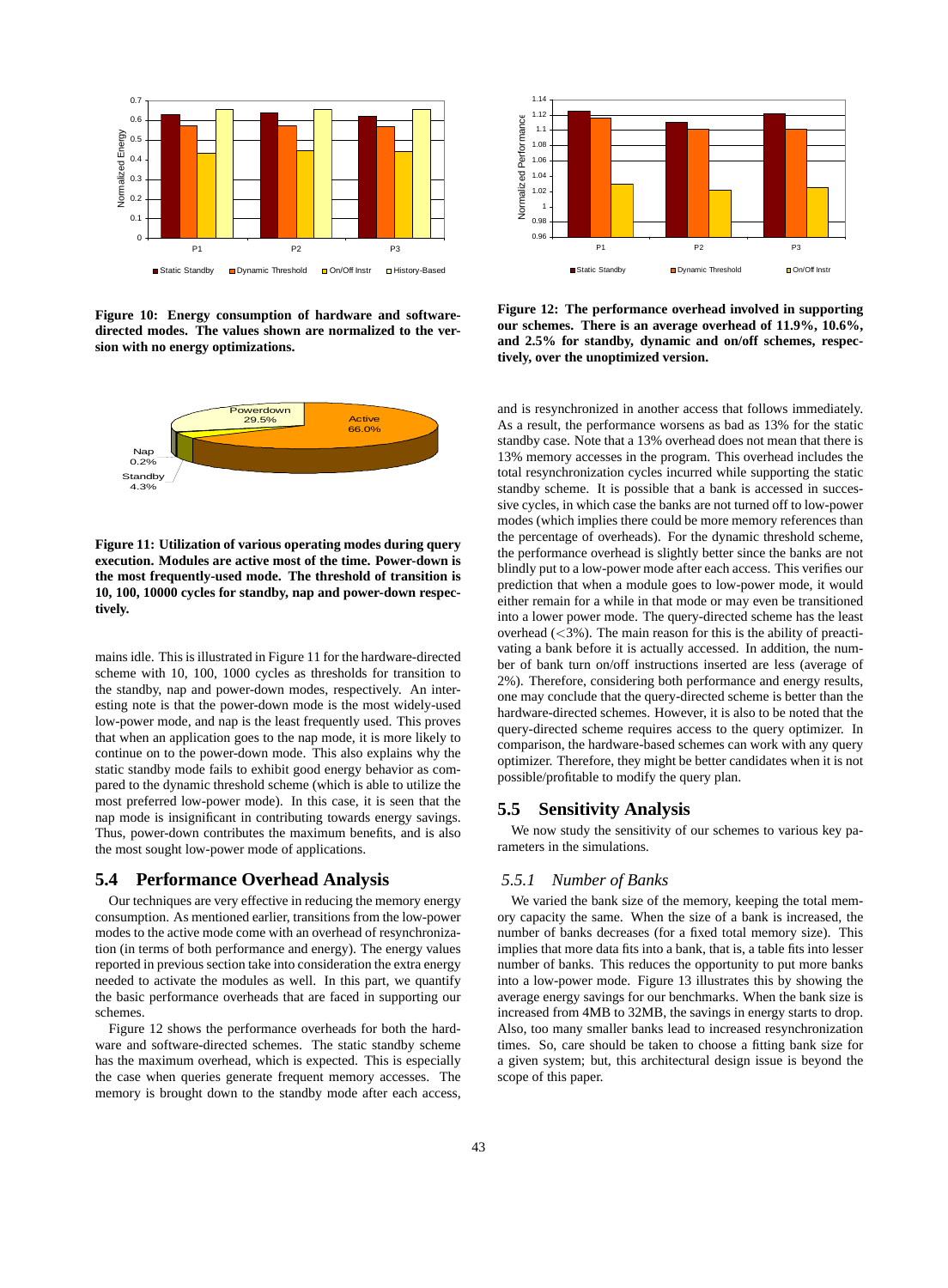

**Figure 13: Impact of bank size on the energy consumption. As bank sizes increase (number of banks reduce), there is less savings in energy.**

#### *5.5.2 Idleness Threshold*

In our next set of experiments, we tighten the threshold of Section 5.3 and study the alteration in the behavior of applications. Figure 14 shows the behavior of our queries when the threshold for standby, nap and power-down transition is tightened to 100, 250 and 500 cycles, respectively. When this is compared with Figure 11, it is evident that the usage of standby mode decreases drastically. Also, when a memory module enters the standby mode, it has a high probability of getting transitioned all the way to powerdown mode. Thus, the behavior is dependent on the chosen threshold. Such techniques of tightening the thresholds can be deployed to reduce the energy consumption. For instance, if the powerdown mode is the most frequently-used mode (and if there is a high probability that when a module enters standby, it will get transitioned all the way), modules could be transitioned directly to power-down mode using turn-on/off instructions instead of using hardware-directed mechanisms. However, it should also be noted that the resynchronization times could increase if the module is frequently transitioned back to active mode from power-down mode. It should be noted that changing the threshold affects the behavior of the entire system. If the standby threshold is too low, it leads to many resynchronizations. If is too high, nap and powerdown modes are used more frequently, making the impact of the standby mode insignificant. This is the case for all thresholds. Consequently, care should be taken to ensure that all modes are utilized properly in dynamic schemes.

#### **5.6 History-Based Adaptive Scheme**

There are two main problems associated with the dynamic threshold scheme. First, we gradually decay from one mode to another (i.e., to get to power-down, we go through standby and nap), though one could have directly transitioned to the final mode if we had a good estimate. Second, we pay the cost of resynchronization on a memory access if the module has been transitioned. To tackle this problem, we also implemented and conducted experiments with a *history-based scheme.* In this scheme, we try to estimate the bank inter-access time, directly transition to the best energy mode, and activate (resynchronize) the module so that it becomes ready by the time of the next estimated access. While one could use sophisticated history information to estimate bank inter-access time, in this paper, we use a relatively simple mechanism (keeping hardware implementation energy costs in mind): the estimate for the next bank inter-access time is set to the previous



**Figure 14: Mode utilization. When threshold for transition is tightened to 100, 250 and 500 cycles (for standby, nap and power-down), the utilization of power-modes also changes. Intermediate low-power modes are very less utilized.**

bank inter-access time. History-based scheme requires a mode assignment table that contains the maximum and minimum values of the estimated inter-access time for which a particular mode is optimum. This table can easily be pre-constructed based on the energy values and resynchronization times for the different modes available, and needs to hold only as many entries as energy modes. Once the target power mode is determined, the corresponding resynchronization time is subtracted from the inter-access time estimate, to determine the amount of time to spend in that mode.

We implemented this scheme using our experimental setup, and studied its energy and performance behavior. The last bar of Figure 10 shows the performance of history-based scheme. There is an average 35% reduction for organizer queries. However, the improvements obtained from our hardware and software-directed schemes of Section 4.1 are better than history-based scheme. This is due to the following reason. We found that it is very difficult to predict/reestimate the bank inter-access times accurately. This is partly due to our particular workloads. In particular, the decision support database workloads exhibit complex memory access behavior, and it is not easy to extract exploitable patterns. While one may argue that a more sophisticated predictor could do better, such a predictor would also have substantial energy and performance cost as well.

# **6. CONCLUDING REMARKS**

This paper is an attempt to study the potential of employing low-power operating modes to save memory energy during query execution. We propose hardware-directed and software-directed (query-directed) schemes that periodically transition the memory to low-power modes in order to reduce the energy consumption of memory-resident databases. Our experimental evaluations using two sets of queries clearly demonstrate that query-directed schemes perform better than hardware-directed schemes since the query optimizer knows the query access pattern prior to query execution, and can make use of this information in selecting the most suitable mode to use when idleness is detected. This scheme brings about 68% reduction in energy consumption. In addition, the querydirected scheme can also preactivate memory banks before they are actually needed to reduce potential performance penalty. Overall, we can conclude that a suitable combination of query restructuring and low-power mode management can bring large energy benefits without hurting performance.

# **7. REFERENCES**

[1] R. Alonso and S. Ganguly. Query optimization for energy efficiency in mobile environments. In *Proc. of the Fifth*